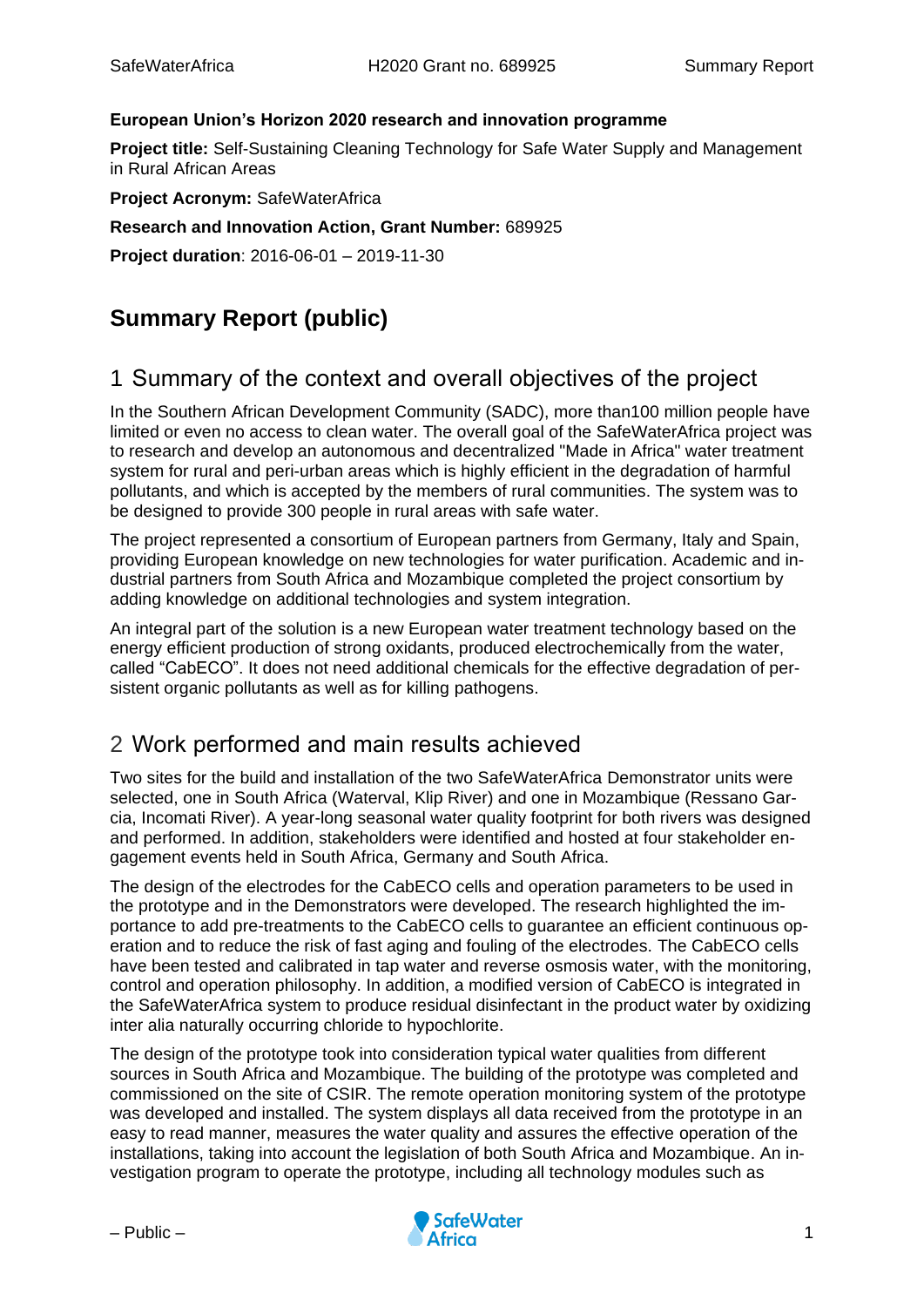chemical coagulation, flocculation and filtration, the novel pre-treatment technology electrocoagulation and electrochemical disinfection in different process parameter constellations has been performed. The results of these extensive tests were used to design the Demonstrators.

The final design for the first Demonstrator for South Africa has integrated different process units, including a novel pre-treatment in a pre-disinfection column as well as disinfection with ozone produced with the CabECO technology. The Demonstrator has been built and installed at the test site near the Klip River. Malfunctions of the Demonstrator are detected during operation and measures to secure correct operation in the field tests have been taken. A re-engineering for the installation in Mozambique led to building of a slightly modified Demonstrator, which also accounts for the less-contaminated raw water of the Incomati River. The Demonstrator at the Klip River was in operation for 14 months, producing water according to WHO and SANS 241 standards. The same is valid for the Demonstrator at the Incomati River, however, because of delays it was in operation for about 6 months. The Demonstrator at Klip River was also used to demonstrate direct reclamation of final wastewater effluent, removing a wide range of micro-pollutants.



Demonstrator 1 in Waterval, South Africa, powered by solar panel



Demonstrator 2, placed in the village of Ressano Garcia, Mozambique

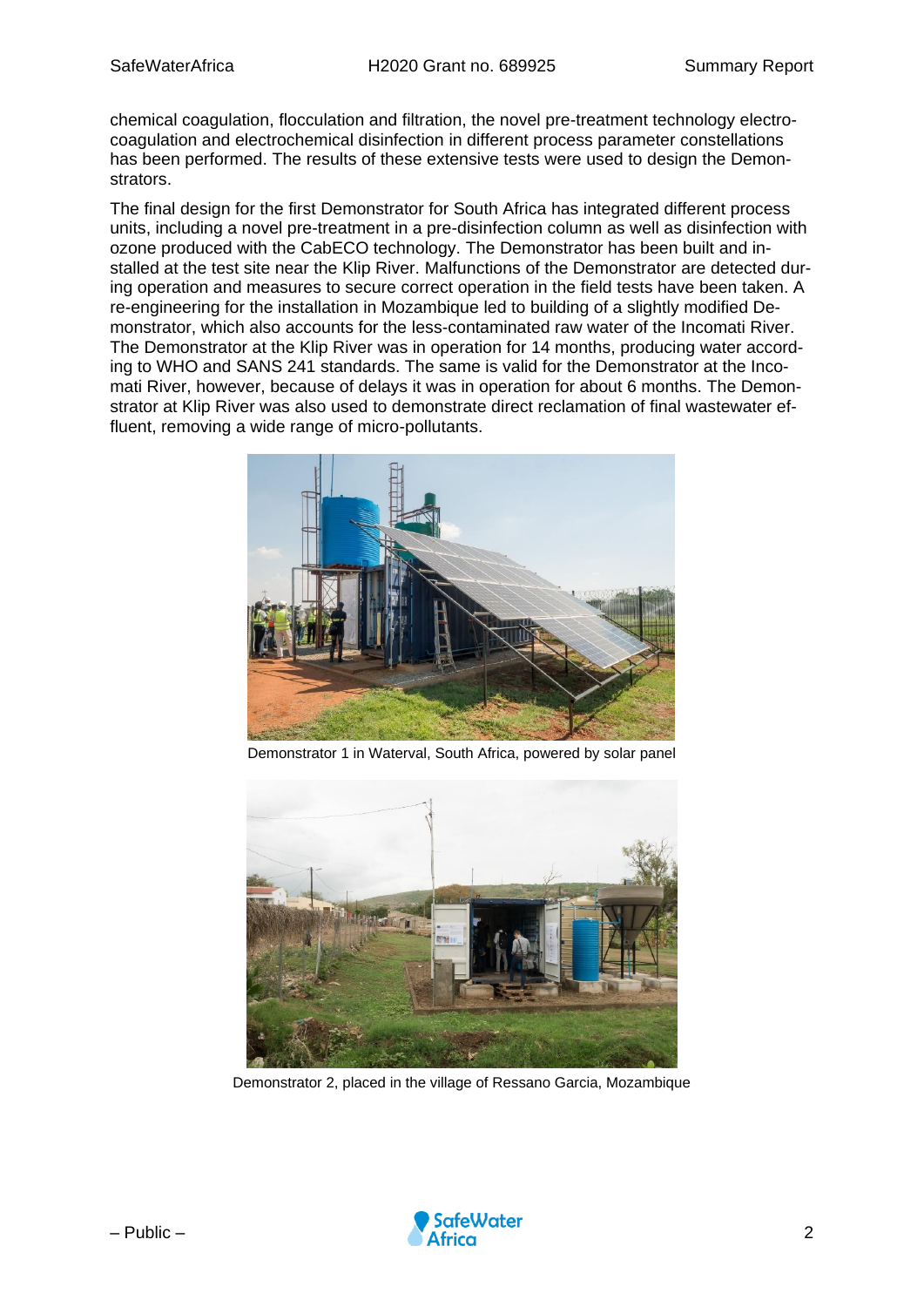

Student process controller, operating Demonstrator 1, South Africa



Student process controller, operating Demonstrator 2, Mozambique

To disseminate the results and to identify potential partners for exploitation, the consortium contributed to ten conferences and one industrial fair, published nine scientific peer-reviewed papers, organised eleven workshops and published various press releases, news and vid-eos, for example a Futuris video published by Euronews [\(link\)](https://safewaterafrica.eu/en/video/).

Extensive work has been done on market research and product design for marketable SafeWaterAfrica systems. These activities resulted in cost calculations for the systems and business models for the roll-out of the technology. Business models include the addressing for different market segments as well as different financing models. Different interested parties from public and private sector from the partner countries as well as third countries have been identified. Negotiations with interested parties are ongoing. The Demonstrators will be operated after the end of the project on the basis of project financing.